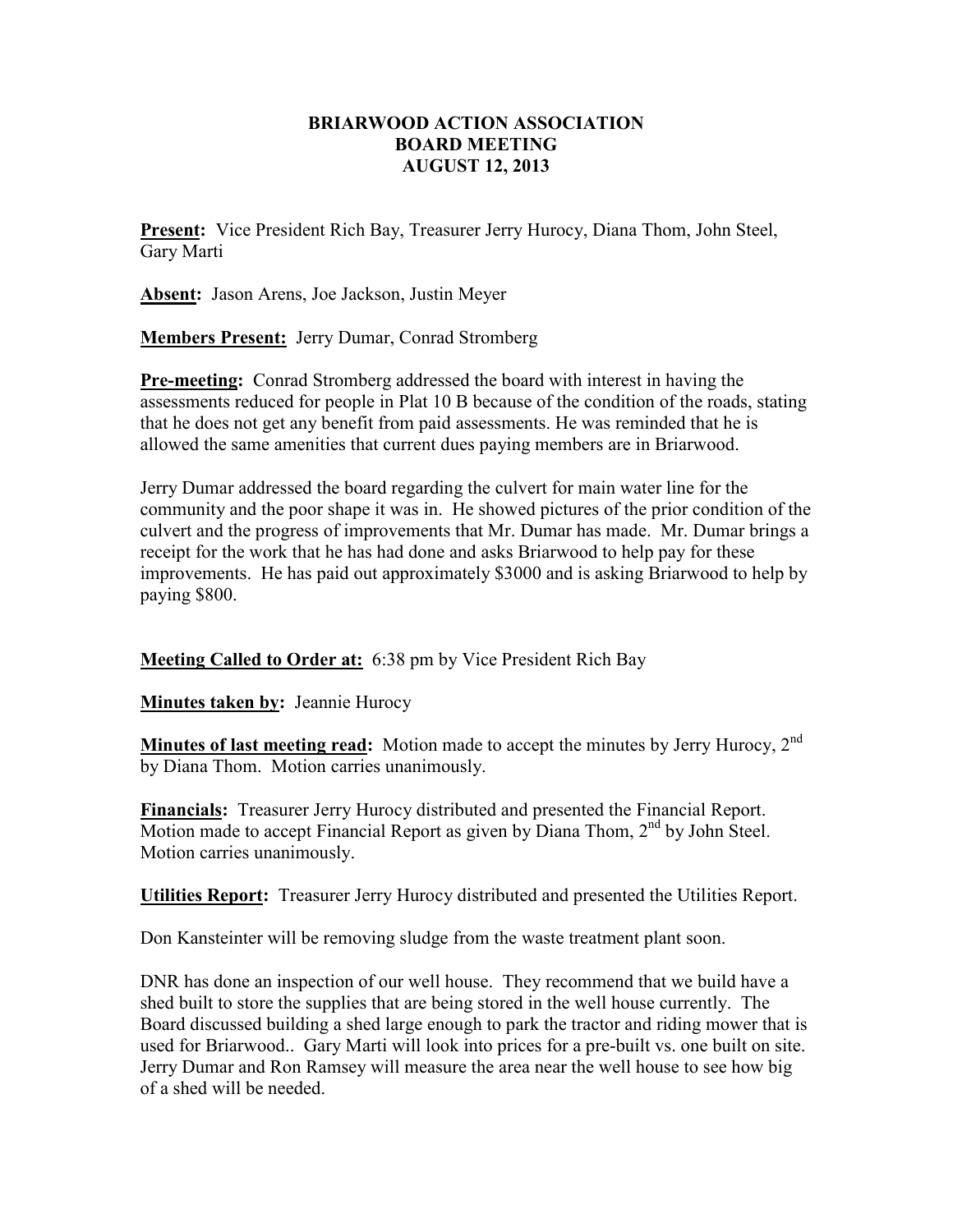DNR states we should upgrade to a 35,000 gallon gross volume water tank. DNR states we need an 8,000 gallon tank for as many houses that are serviced and we only have a 5,000 gallon tank right now.

Mold has been removed by powerwashing of the water storage tank per DNR.

Damage has been found on tank, possibly from gun shots.

DNR recommends a generator for the water pump in case of a power failure.

DNR states the inside of the water tank should be cleaned and coated on the inside. Having this done would require a special tank to be brought in to supply water for the community while our tank will be out of service, which could be as long as a week. The tank that is in the well house is undersized, so this may be a non-issue should The Board votes to have new, larger tank installed.

Because of the exorbitant amount of money that will have to be utilized to upgrade the water system, utility rates will need to be raised.

Motion made to accept Utilites Report as given by Diana Thom, 2<sup>nd</sup> by John Steel. Motion carries unanimously.

**Architectural Committee:** Nothing to report.

**Dams Report:** Joe Jackson is not present to give report. Jerry Hurocy will contact him to check on any news regarding the dams.

Jerry Hurocy has spoken to Don Kansteiner and Mr. Kansteiner says he is almost done with the Emergency Plan.

**Lake and Beach Report:** Nothing to report**.**

**Security Report:** Nothing to report.

**Rules and Regulations:** Nothing to report.

**Website:** Nothing to report.

**Roads:** The gate into Plat 9 needs to be permanently fixed. Jerry Dumar will contact someone to fix it.

Easy Street needs to be ordered to patch roads. Jerry Dumar will call Doug from DR&J Trucking to haul 8 tons of Easy Street from Weber to Briarwood. It will be posted on Briarwood's website, on the Community Board and on Briarwood Facebook page requesting help from the community members to help with patching. A note will be also